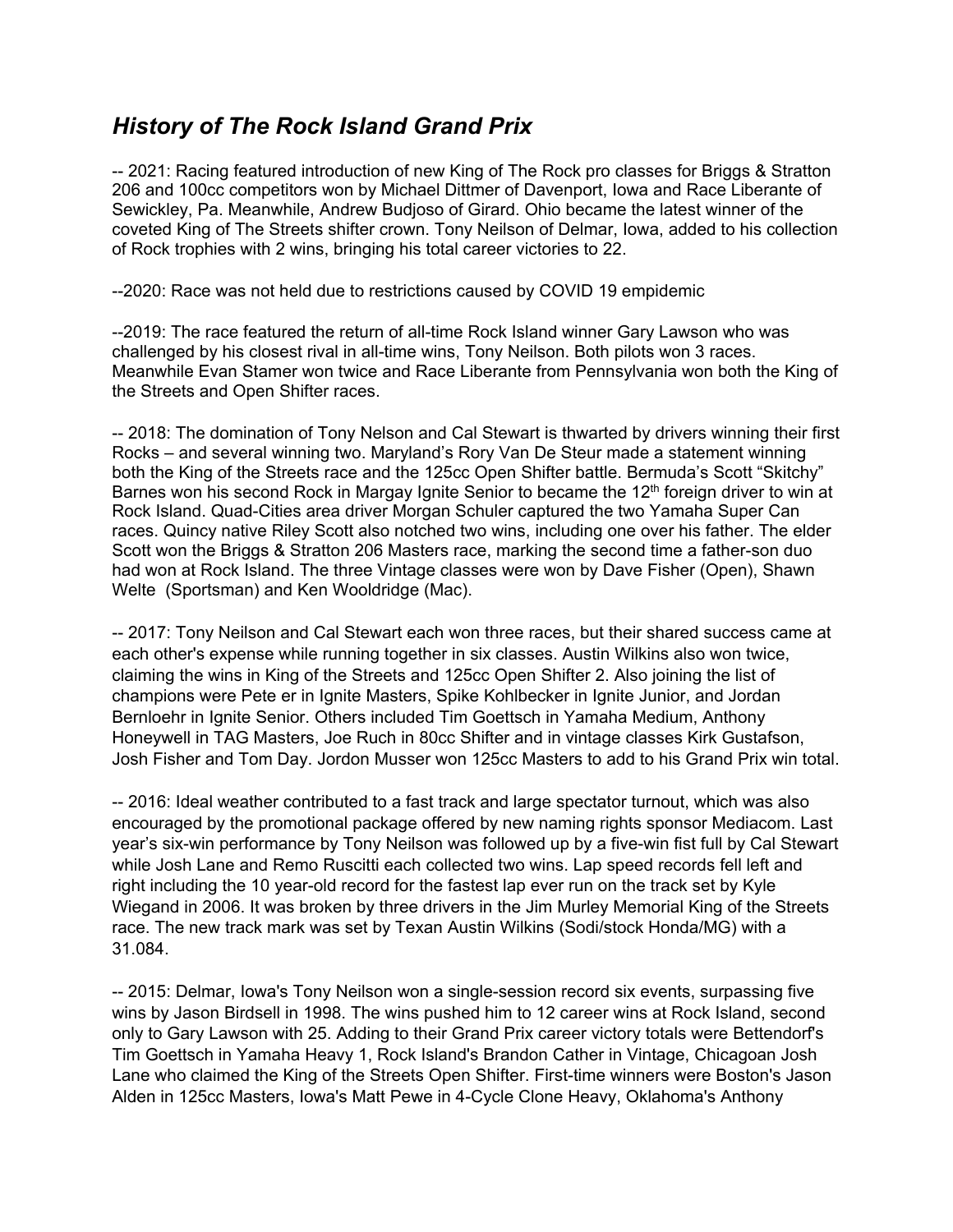Honeywell in TAG Masters, Florida's Jeremy Remick in the Margay Ignite Shootout and British Columbia's Scott Hargrove in TAG Senior.

-- 2014: It was a big year for local drivers. Michael Dittmer and Tony Neilson each won a pair of races as local competitors won six of the 13 races. Tim Goettsch and Shane Wells also won. Wells was the 14th local racer to win in The District. "There's a lot of hometown pride here," Neilson said after winning a race for the third straight year and boosting his career victory total at the event to six. "It's not any different than high school football games. You want to win at home. You want to win in front of your friends and family."

-- 2013: Ohio's Gary Lawson won all four of his races in record-setting fashion Lawson now owns 25 career victories --14 more than anybody else. Lance and Josh Lane became the first father-son pair to win on the same Sunday. Lance, the 48-year-old father, defended his title in the 125cc Shifter Masters. Josh, the 25-year-old son claimed the 125cc Shifter title. Jordan Musser repeated in the King of the Streets. A pair of local racers also picked up victories in the Super Can classes. A month after serving as the best man in Michael Dittmer's wedding, Tony Neilson joined him in the winner's circle. Caleb Loniewski and Brian McHattie defended titles in the 2-Cycle Pro Open and TAG Masters, respectively. Canadian Cory Cacciavillani (TAG Senior) and Killian Keaveny (TAG Junior) won races for the second straight year.

-- 2012: Nine first-time winners delivered an impactful performance, accounting for feature wins in 11 of 15 racing classes. Connor Lund and Mason Chelootz came within an eyelash of joining the Grand Prix's short list of competitors winning three or more races in the same year. Canadian Cory Cacciavillani became a first-time winner and the ninth foreign-born driver to win at the local Labor Day Weekend tradition. Four former champs also held off youngsters for wins -- Jordon Musser in King of the Streets, Caleb Loniewski in 2-Cycle Pro Open, Brian McHattie in TAG Masters and Tony Neilson in Komet Senior.

-- 2011: Heavy Saturday afternoon rain pushed qualifying to Sunday morning. Entries were up about 20 percent over the previous year. Michael Giessen won the new 2-cycle Pro Open class and Derek Crockett became the new King of the Streets. Gary Lawson ran his impressive list of Rock Island wins to 22 in Yamaha Super Can Heavy and Sam Beasley doubled up with wins in TAG Senior and Rotax Senior. Logan Bearden and Chase Jones won the junior classes with Kurt Mathewson and John Dixon taking Masters wins. Five new class lap speed records were set.

-- 2010: Great weekend of racing highlighted by no red flags. Improved safety was attributed to incorporation of Scribner barrier system into the track design. Entries rebounded slightly with 239 running in 15 classes. Kyle Wiegand once again won the King of the Streets race and the North American Street Championship. Gary Lawson added 4 more wins to his historic total. Alec Udell won both junior classes and Phil DeLaO won twice in Leopard and Rotax.

-- 2009: The sagging economy gave the sport and the Grand Prix a huge hit as only 222 racers turned out, but that didn't stop the great racing. Gary Lawson built on his record-setting win total by taking four wins, only having to give two back after technical DQs. Michele Bumgarner repeated as winner of TAG Senior. In the first running of King of the Streets as a stock moto class, Texan Jordon Musser brought home The Rock. Wins by Bumgarner and Canadian Justin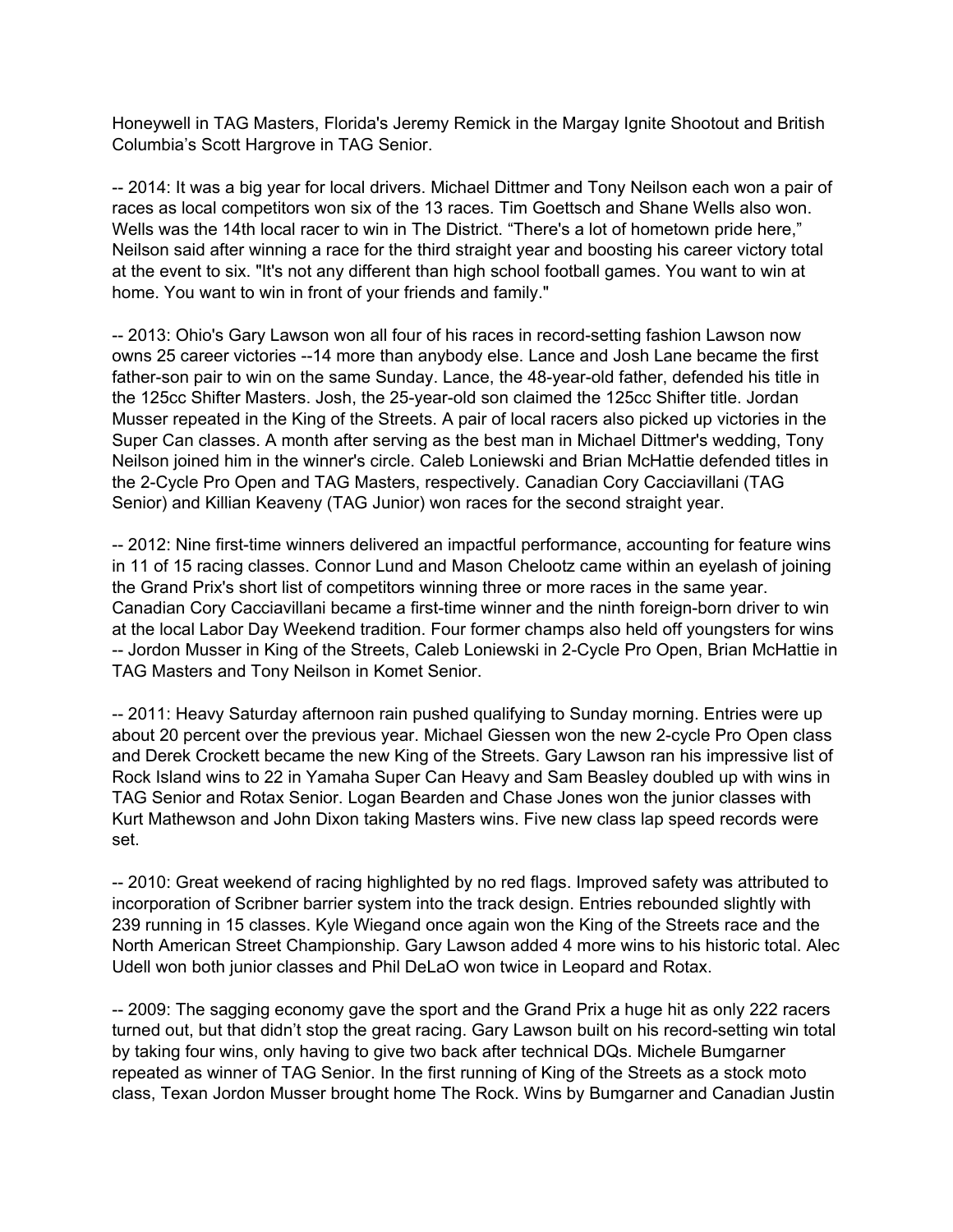de Sa in Rotax Senior ran the total wins by foreign-born drivers to eight in the history of the event. Junior racing returned with Sam Beasley winning the Tom Argy Junior Sportsman race and Austin Self winning TAG Junior.

-- 2008: The Philippines' Michele Bumgarner became the first female driver to win at the Rock Island Grand Prix, winning the TAG Senior race. Californian Alex Speed won the coveted King of the Streets crown to take home \$4,000 and Kyle Wiegand won \$4,000 in the ICC North American Street Championship. Iowa's Johnny Johnson won the TAG SuperPro class and Steve Kilsdonk survived some on-track accidents to win the 4-cycle Rumble at The Rock race. Derek Crockett won the 125cc stock moto race after Poland-born Chicago driver Voytek Burdzy led early but faded at the end.

-- 2007: Ohio's Gary Lawson became the all-time winningest driver at the Rock Island Grand Prix, pushing past Illinois' Jason Birdsell with a pair of victories. However, Lawson's chances to add to those 12 career victories fell prey to lapped traffic in a pair of races he started on the pole and a costly disqualification in another class he led on the last lap. Lawson was DQ'd in the \$2,000-to-win Rumble at The Rock,' after getting tied up while blocking a pass by Indiana's Taylor Moore. The day's big money winners were Arizona's Alan Rudolph (his fifth King of the Streets) and Indiana's Kyle Wiegand (ICC North American Street Championship), who each earned \$4,000 for their victories. Poland's Voytek Burdzy (125cc Masters) pushed the number of foreign-born winners to six.

-- 2006: Gary Lawson won multiple races in his fourth straight trip to The District, moving within a victory of the Rock Island Grand Prix's career win mark. Travis DeVriendt and Tony Neilson also pushed the event's list of all-time local winners to 10. Indiana's Kyle Wiegand lowered his track record in the Intercontinental C race with a fast lap of 31.176 seconds. England's Martin Pierce won the TAG Senior race for Wildkart. Alan Rudolph reclaimed the King of the Streets title. Fast-lap records were set in five classes before rain slowed times, even delaying the Junior Sportsman race for an hour.

-- 2005: Despite an event-high 411 entrants, Gary Lawson won three races for the second time. Mike Welsh is the only other Grand Prix competitor to ever win three or more races two separate years. Kyle Wiegand and Pennsylvania's Billy Dickson also won twice. Wiegand repeated as the King of the Streets and lowered his day-old track record in two classes. A 31.406-second lap in the Intercontinental C trumped his fastest run in the King, marking the first time the event's signature race did not own the course mark. Only one of the 15 racing classes didn't set a lap record in Sunday features, as 92 drivers flew by their event standards, set just a day earlier in time-trial qualifying.

-- 2004: Terry Riggins was hired as race director after Tom Argy Jr. was tragically killed in an auto accident in November 2003. Using what was called the greatest comeback in event history, Mike Welsh capped his second three-win performance in his hometown event. The pole-sitting Welsh rebounded from a horrible start in the last race of the day, erasing a 3.5-second deficit in the final eight laps to win the Yamaha Medium class. In all, a record 11 polesitters won races on a weekend when the event's all-time number of entrants was tied at 391.